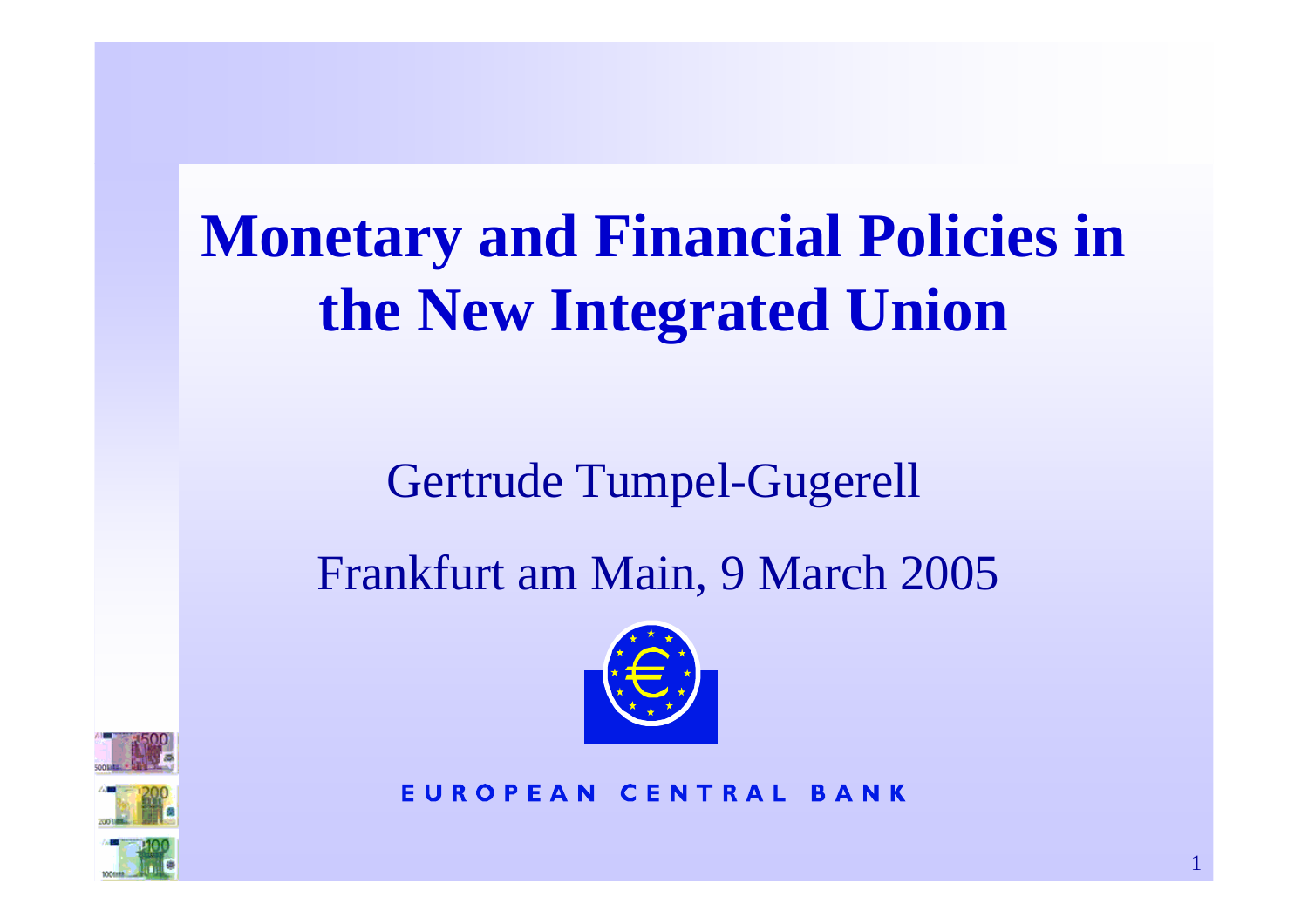#### **General government budget balances in the new EU Member States (as percentage of GDP)**



*Sources: European Commission and ECB calculati ons. Note: Excluding proceeds from the sale of UMTS licenses.*





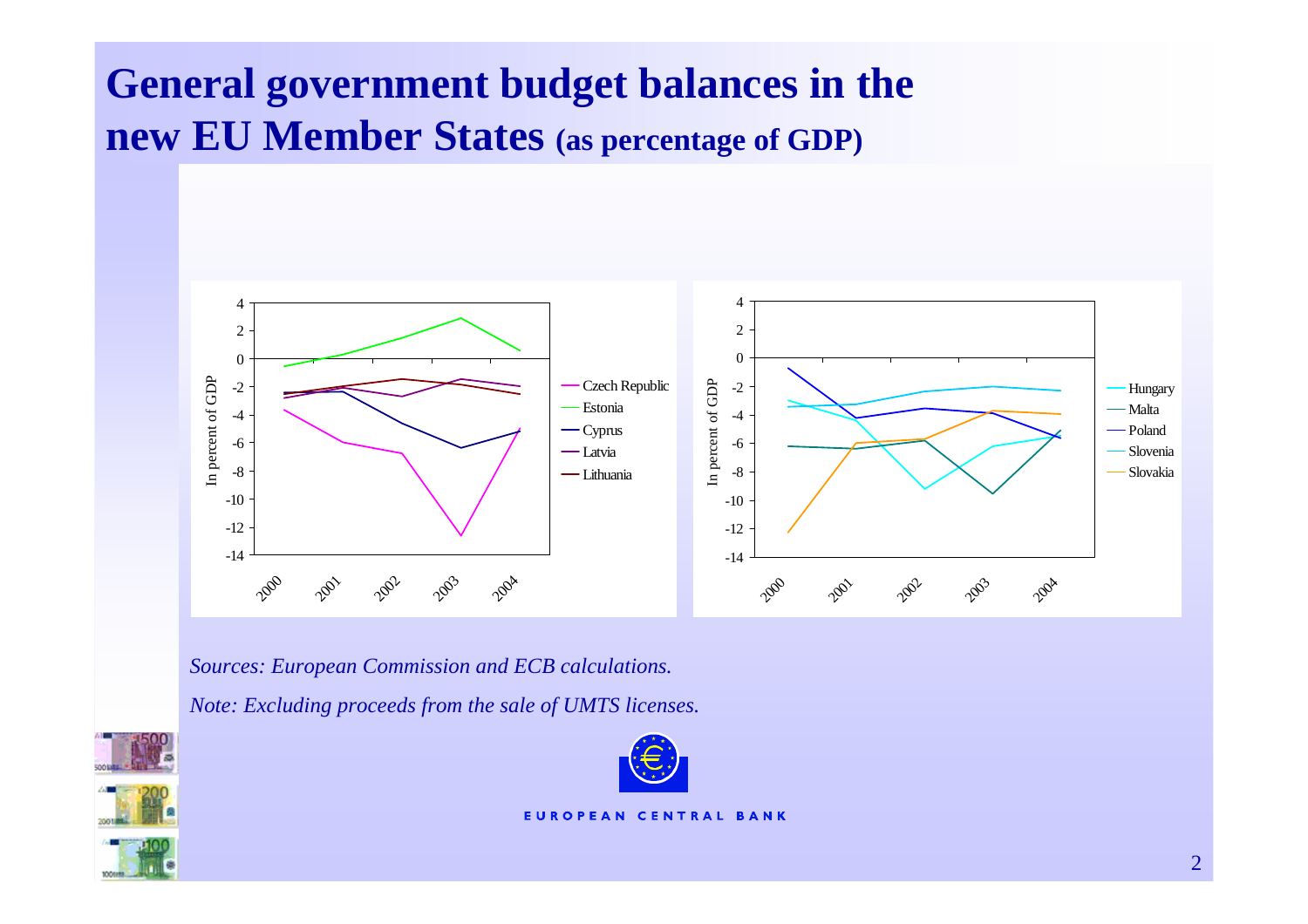#### **General government budget balances in the candidate countries (as percentage of GDP )**



*Sources: IMF and ECB calculations.*





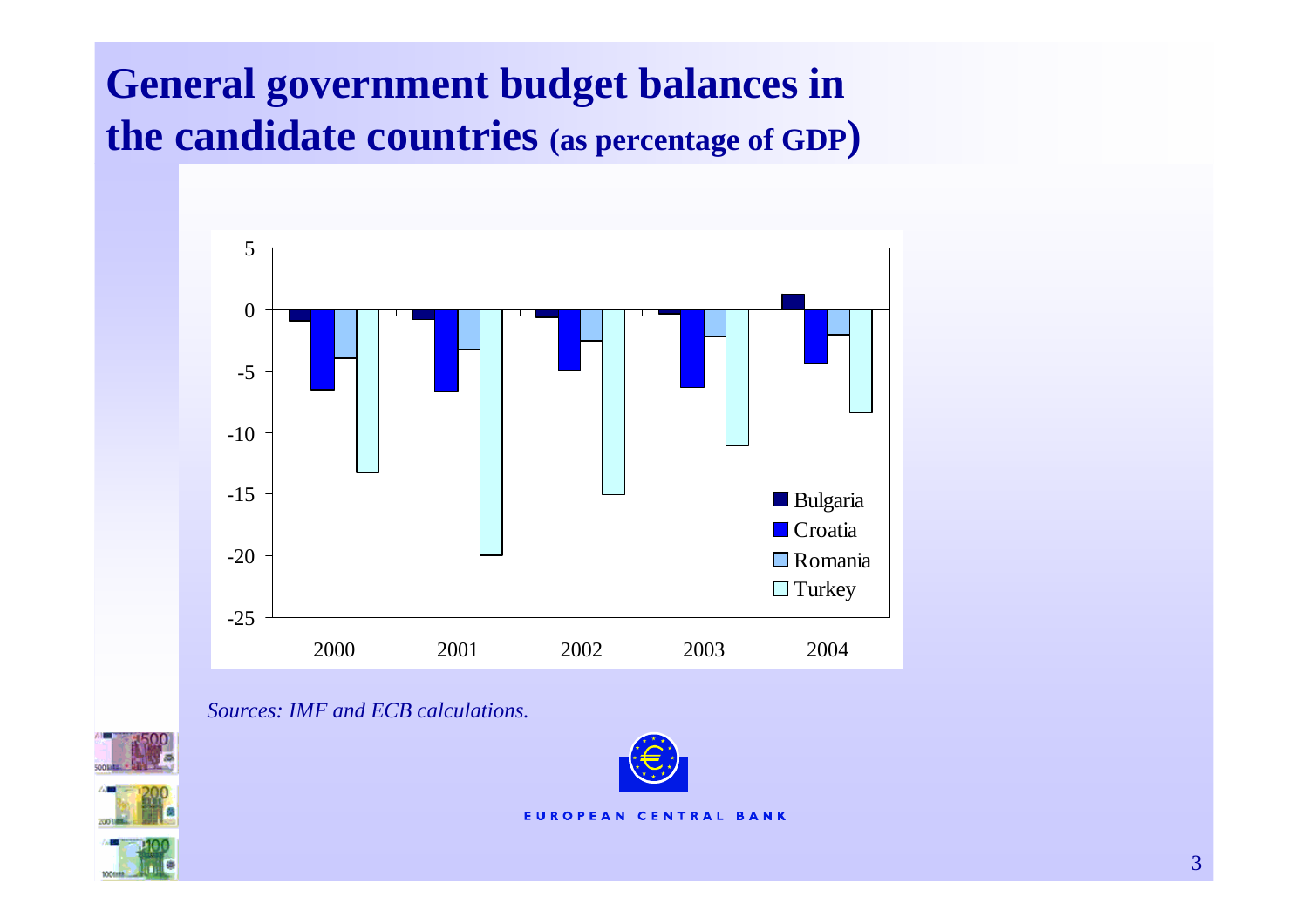## **HICP inflation in the new EU Member States**

#### **(annual percentage changes)**



*Source: Eurostat.*



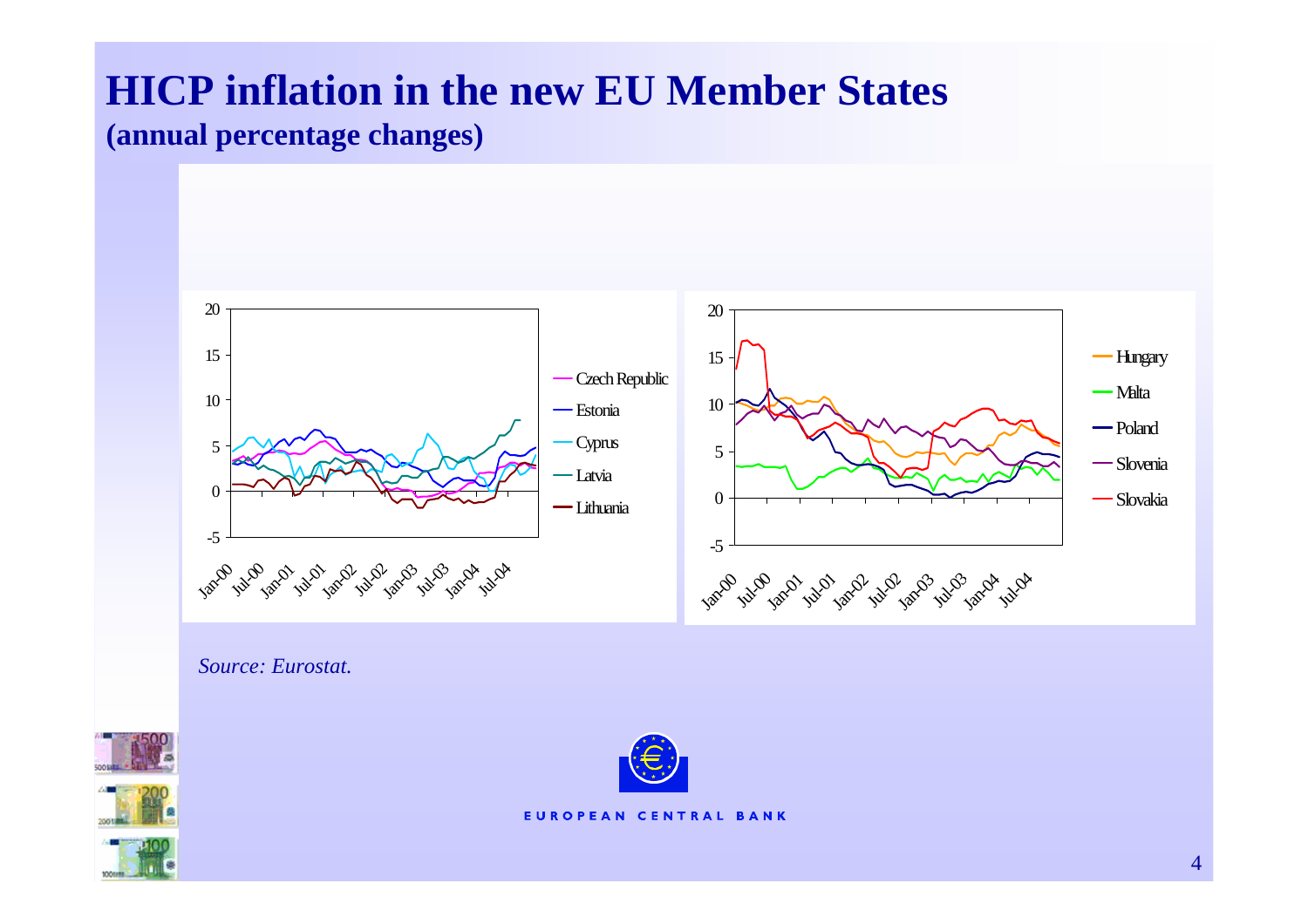#### **Inflation in the candidate countries**

**(annual percentage changes)**



*Source: IMF.*



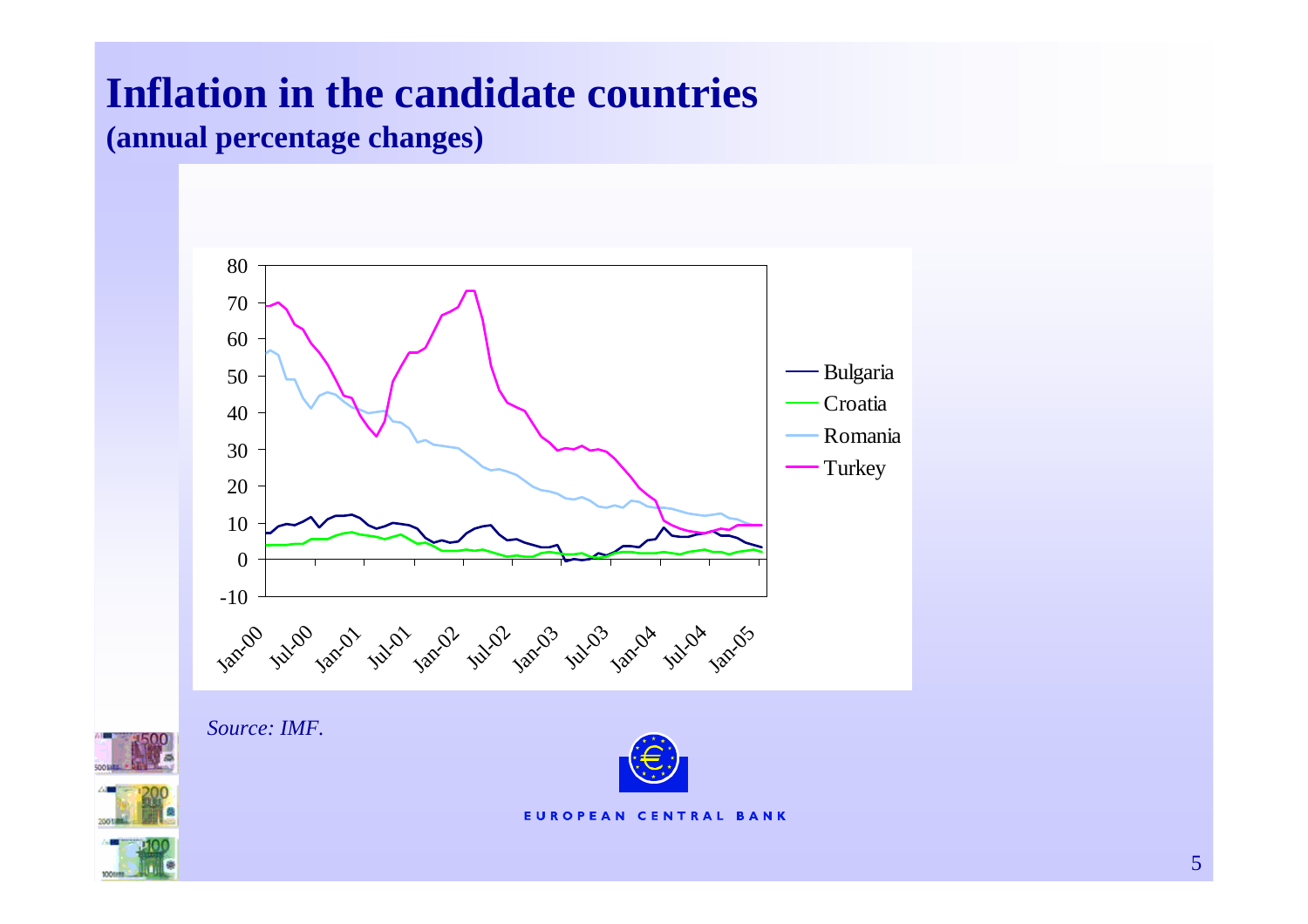#### **Long-term government bond yields in the new EU Member States**



*Source: ECB.*

*\* For Estonia, 12-month money market rates were u sed instead of long-term interest rates.*



1006

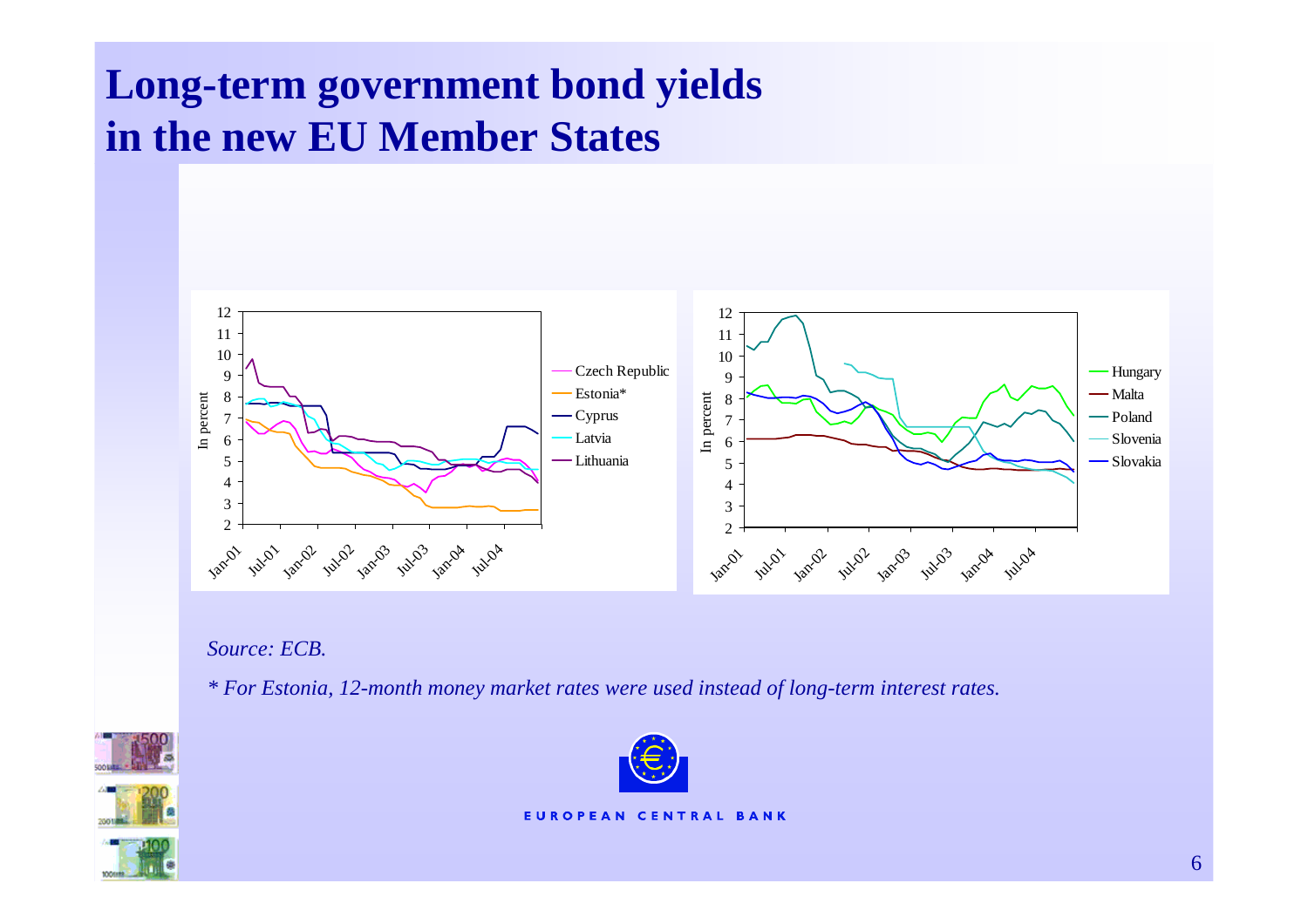#### **Main interest rates in the candidate countries**



#### *Source: IMF.*

*Notes: 1. For Bulgaria, a representative T-Bill rate is used. 2. Croatia's money market rate is defined as the rate on short-term lending between financial institutions. 3. For Romania, it is the rate on T-Bills with a 91 day maturity. 4. Turkey's T-Bill rate is d efined as the rate at which short-term securities are issued or traded in the market.*





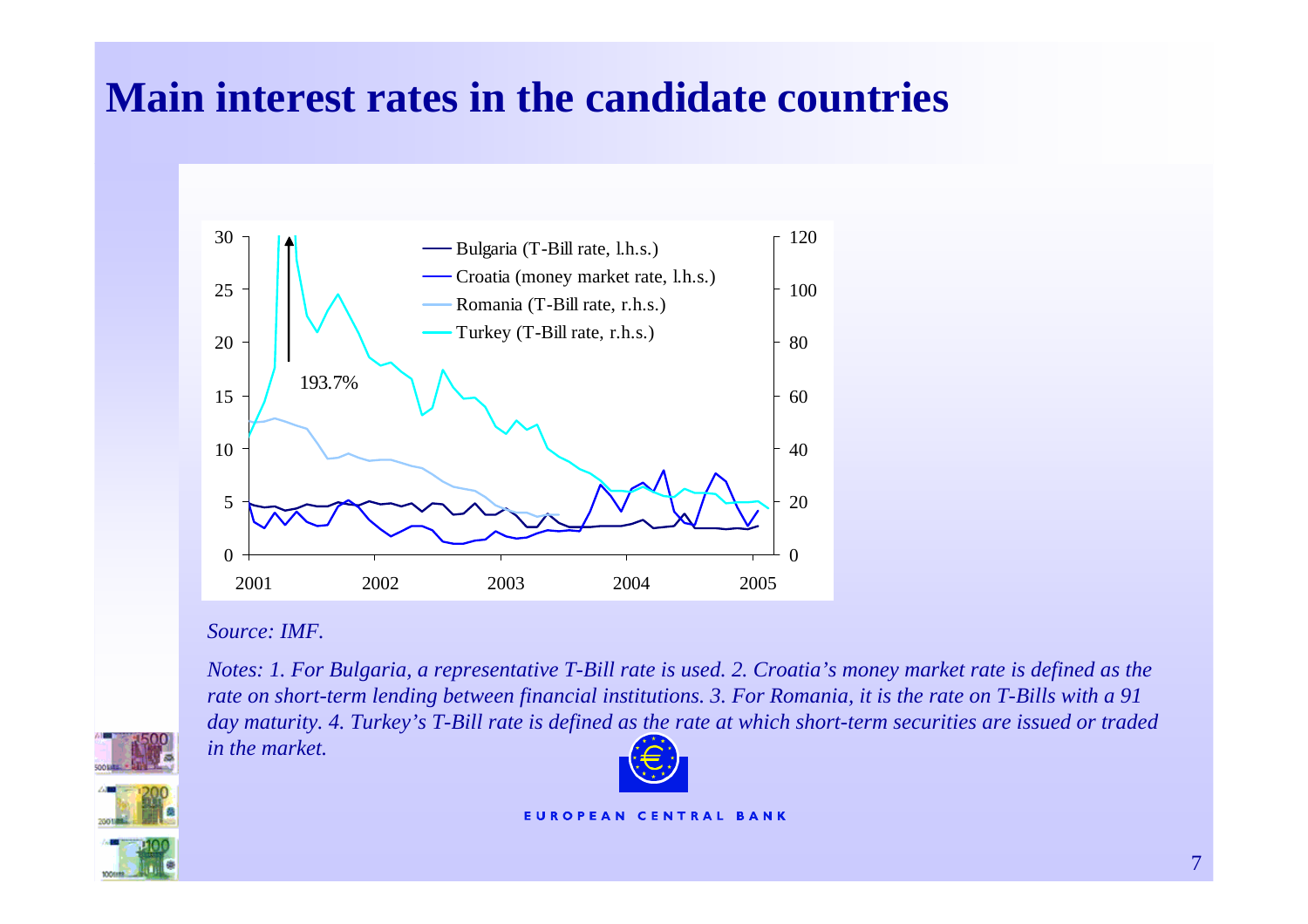#### **Credit to the private sector in the new EU Member States (as percentage of GDP)**



*Source: ECB.*





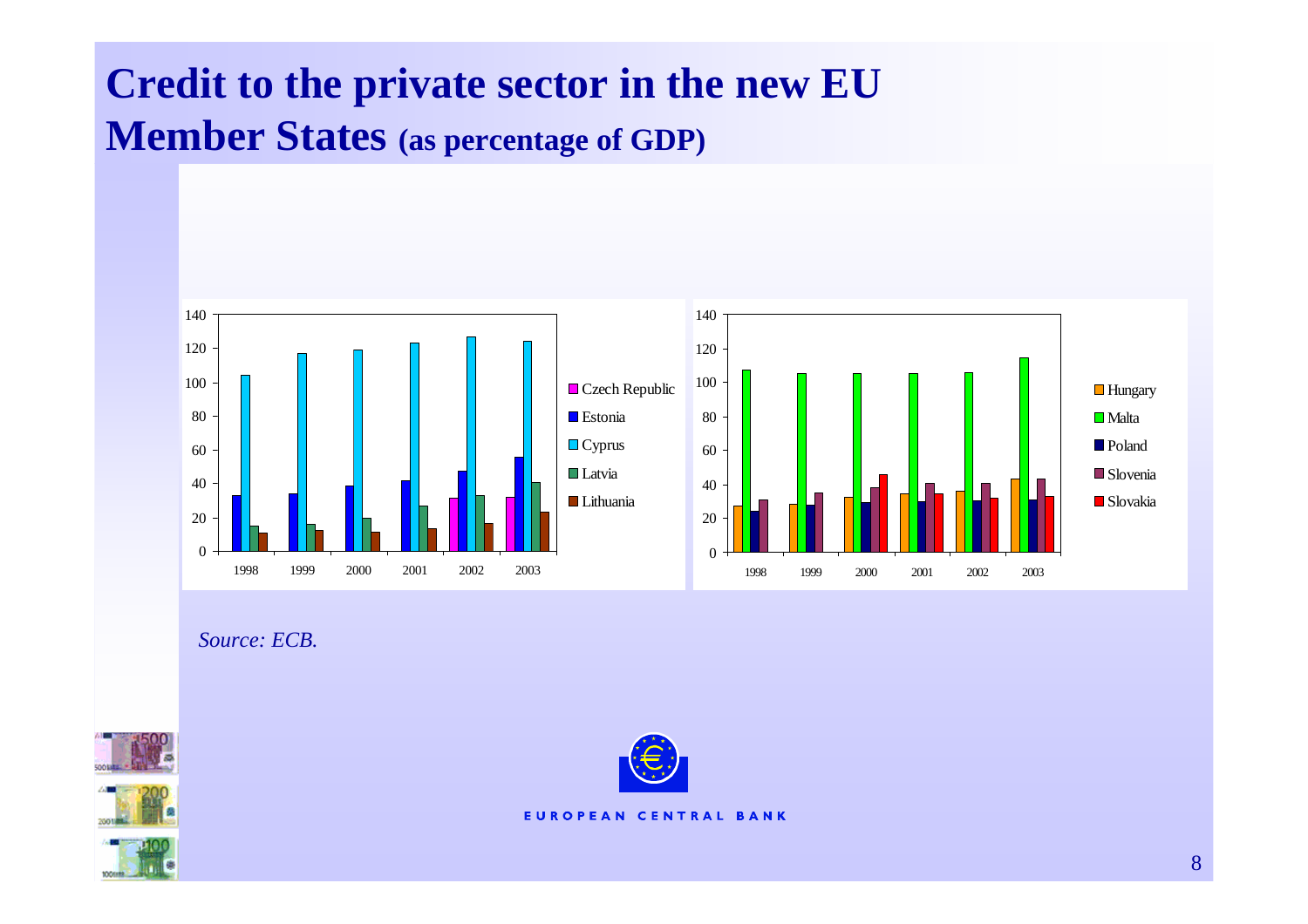#### **Current account balances of the new EU Member States (as percentage of GDP)**



*Source: ECB.*





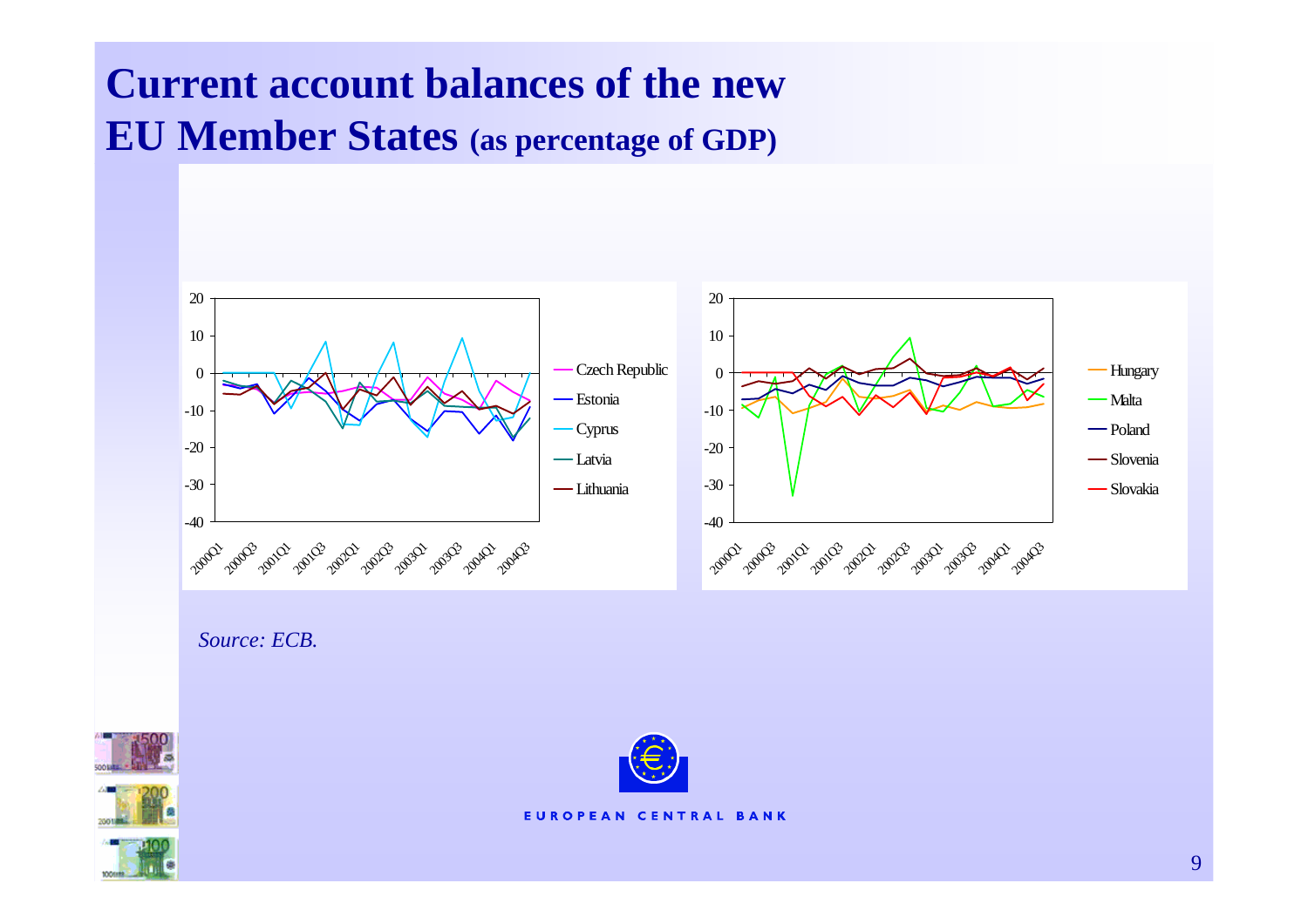### **Nominal effective exchange rates of the new EU Member States**



*Source: ECB.*

*Note: Against 23 trading partners. Indices: 1999Q1 = 100.*